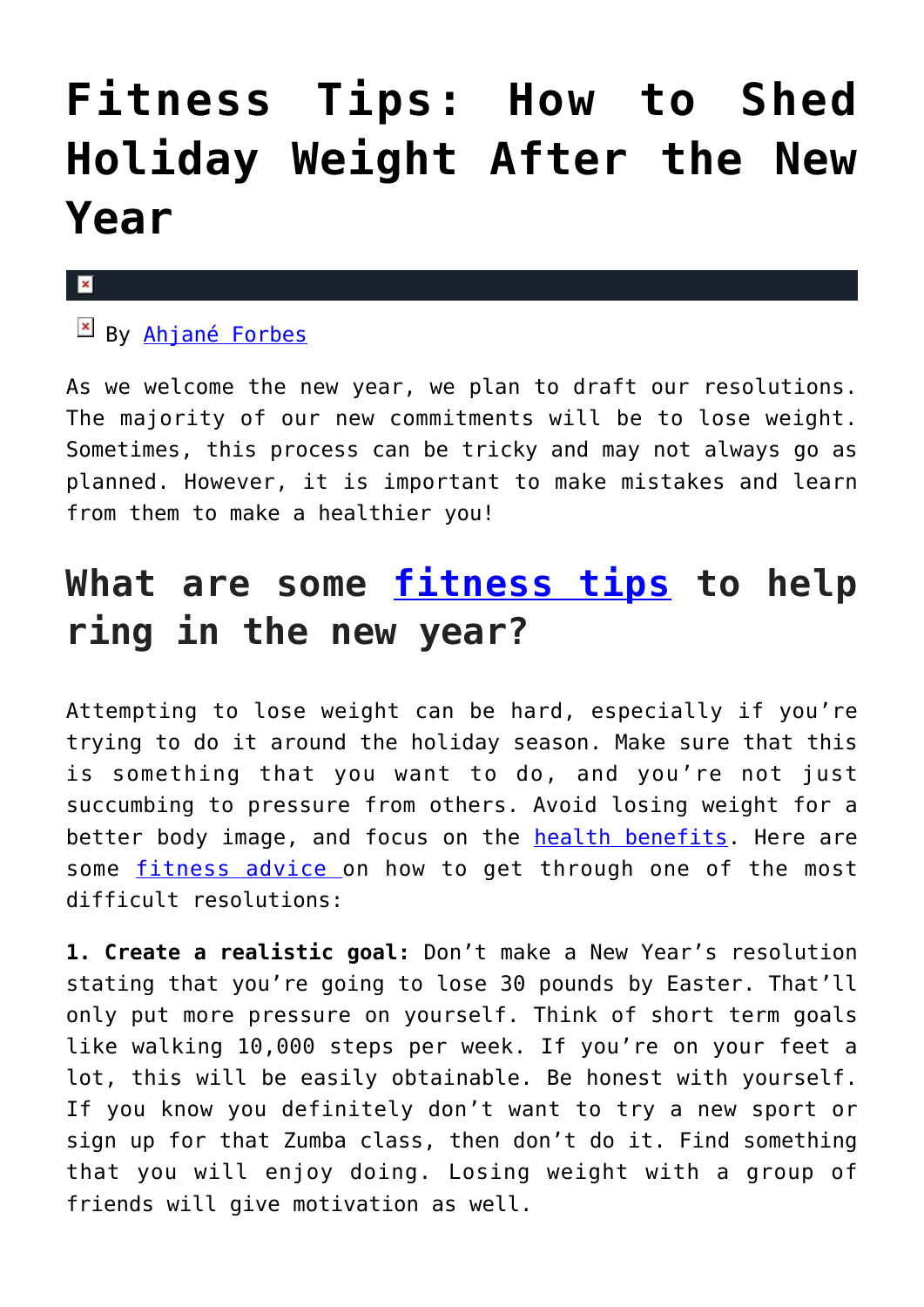**Related Link:** [Health Trend: Intuitive Eating](http://cupidspulse.com/131805/health-trend-intuitive-eating/)

**2. Slowly eliminate your guilty pleasures:** It will not be easy to stop eating candy, chocolate, fast food, unhealthy snacks, and drinking soda. Start small. If you're used to buying a 24 pack of soda, then lower your consumption to a 12 pack. Let's say you eat two bars of chocolate every day. Begin by only eating one per day. This will help you to curb your habit and begin to see your weight change.

**Related Link:** [Fitness Tips: Mix Up Your Routine with These](http://cupidspulse.com/133928/fitness-tips-mix-up-routine-celeb-approved-workouts/) [Celeb-Approved Workouts](http://cupidspulse.com/133928/fitness-tips-mix-up-routine-celeb-approved-workouts/)

**3. Ease your way into the gym:** As soon as the ball drops, don't just head to the gym. Create a workout plan that will benefit you. For example, if you know you cannot run a mile, start off by only walking one fourth of it. Also, it is okay to not go to the gym. You can do most exercises within the comfort of your own home. A lot of trainers have online videos that you can watch and do in your living room. Do something simple like stretches or yoga, and heighten your intensity level from there.

**4. Just dance:** A lot of people forget that dancing is a good form of exercise. You can go to classes that are geared toward losing weight and having fun. Many of the group members are making their way through this just like you. It will be easier to build a connection with them and learn for their experiences.

**5. Keep a positive mindset:** If you keep thinking that you're not going to lose enough weight by a certain time, then you will not actually do so. Even if you lose one pound in one month, try to celebrate that. It's all about progress. Learn to understand your body. Be proud of what you are doing even if the process might take a long time. Move at your own pace.

**6. Reward yourself:** Now we know we mentioned you should slowly eliminate your guilty pleasures, but sometimes we all need a